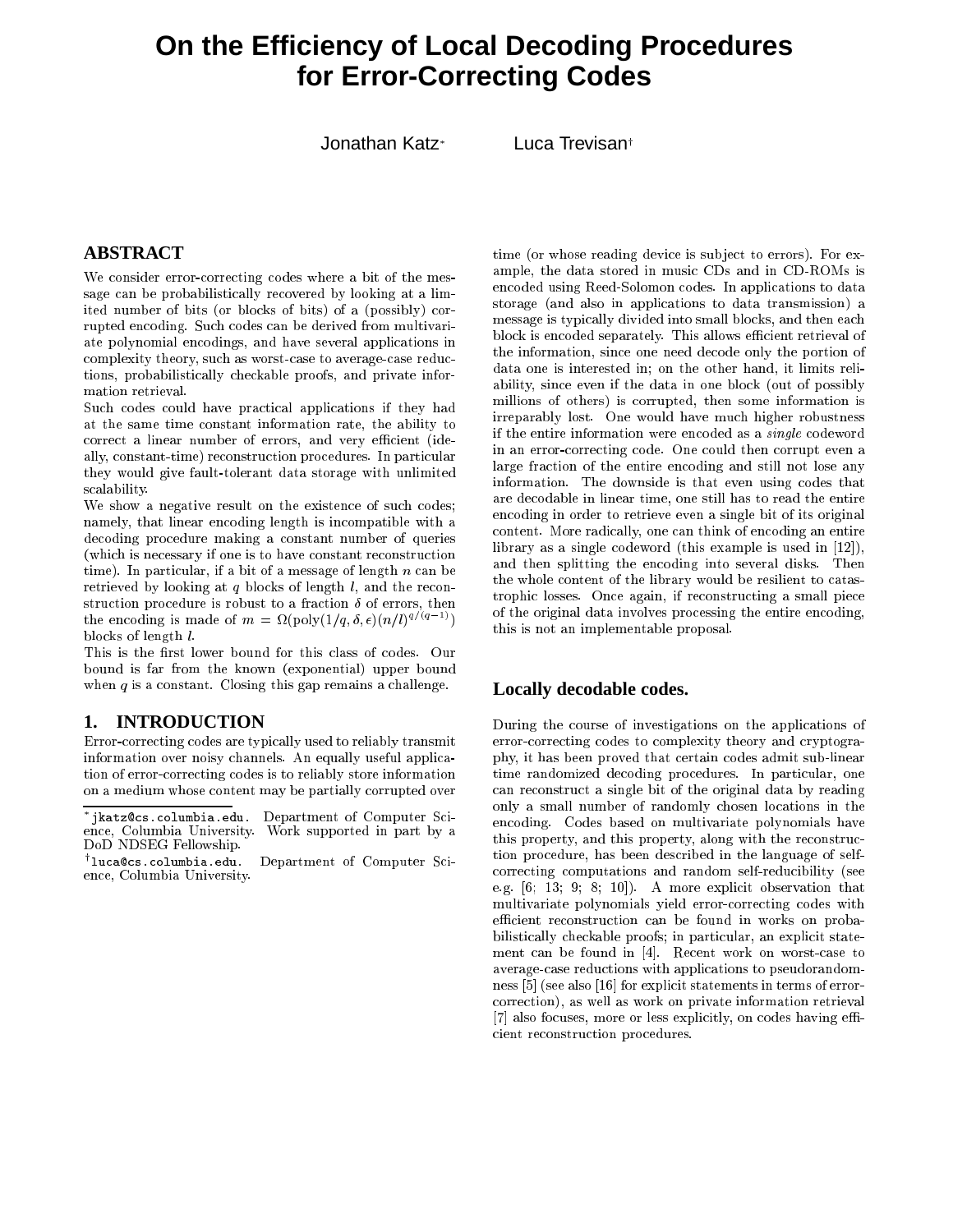## **Efficiency.**

There are two main parameters measuring the performan
e or an error-correcting code. For a code  $\mathbf{C}$  :  $\{0,1\}$   $\rightarrow$  $\{0,1\}^m$  mapping an *n*-bit input into an *m*-bit encoding, the *information rate* is defined as  $n/m$ , and is the "amortized" amount of information stored in every bit of the encoding. One would like this parameter to be as large possible| ideally, lower bounded by a fixed constant for every  $n$ . The other parameter is the fraction of the  $m$  bits of the encoding that can be corrupted while still allowing correct reconstruction. One would like this parameter to be as large as possible as well-ideally, lower bounded by a fixed constant. In the context of efficient randomized reconstruction, two additional efficiency parameters are the running time of the reconstruction procedure (for reconstructing one bit) and the error probability. The ideal error-correcting code would have constant rate, resilience to a linear number of errors in the encoding, and a reconstruction procedure having a (small) onstant error probability and running in onstant time. Su
h a ode would implement fault-tolerant data storage with optimal s
alability. By doubling the size of the storage support one could store twice as much data, and be able to correct twice as many errors, while random access time to the original data (as well as the probability of in
orre
t de
oding, even in the presen
e of errors) would remain the same. In this paper we show that such a code cannot exist. Note that, in contrast, there are error correcting codes having onstant rate, orre
ting a linear number of errors, and having a reconstruction procedure that reconstructs all the original data in linear time, whi
h has onstant amortized time per bit of the original message.

## **Our Results.**

The precise statement of our result is as follows. Suppose there is an encoding of  $n$  bits of information into  $m$  blocks each of length *l*, and that there is a reconstruction procedure that an de
ode a single bit of a message with probability  $1/2 + \epsilon$  when given random access to an input that is within distance  $\delta m$  from a correct encoding; also assume that the reconstruction procedure reads at most  $q$  bits of its input  $(q \geq 2)$ . Then  $m = \Omega((n/l)^{q/(q-1)})$  where the constant in the  $\Omega$  notation depends on  $\epsilon, \ \delta$  and  $q.$  For the special case  $q\,=\,$  1, we snow that  $n$  is bounded by a constant of size  $O(l\epsilon^{-O(1)}\delta^{-1})$  (which is independent of m). Note that in proving these lower bounds we do not assume that the reconstruction procedure is efficiently computable, but only assume that it reads a bounded number of (blocks of) bits from its input.

Our result shows that constant-time reconstruction procedures are impossible for codes having constant rate. In fact, every reconstruction procedure for a code having constant rate must read  $\Omega(\log n/\log\log n)$  bits of the encoding.

## **Comparison with previous results.**

This is the first lower bound proved for this class of errorcorrecting codes, and the first time that an *efficiency* restriction in the reconstruction procedure (although a very strong one, and information-theoreti in nature) implies a limitation to the *information rate* of a code.

Our bounds are far from known a
hievable upper bounds. In particular, for  $l = 1$ , constant q, and sufficiently small (but constant)  $\delta$  and  $\epsilon$ , the best known codes allowing reconstruc-

tion by reading q bits use encodings of length  $2^{O(n^{2}+1)}$ . En
odings using multivariate low-degree polynomials on atenated with standard errororre
ting odes give odes with  $m = n^{1+o(1)}$  and the reconstruction procedure reads poly log n bits and runs in poly log n time [4]. It remains an open question whether one an a
hieve polynomial length in the encoding while having a reconstruction procedure with onstant query omplexity, or linear length with a polylogarithmi number of queries.

There are better positive results for codes having local *check*ing procedures. An efficient checker for a code is a randomized pro
edure that looks at a small number of entries of a given string, and accepts with probability 1 if the given string is a valid codeword, and accepts with probability, say, less than 3/4 if the given string is far from every odeword. Results about "low-degree tests" as developed for PCP constructions  $[3; 2; 15]$  imply the existence of codes having an encoding of polynomial length and a checking procedure that only reads a onstant number of entries. We do not know how to prove negative results on the trade-off between query omplexity and en
oding length for lo
ally he
kable odes, and we point it out as an interesting open question.

#### **Techniques.**

The known constructions of locally checkable codes, be they linear-algebraic  $[7]$  or based on low-degree polynomials  $[6]$ , have the property that each individual query is uniformly distributed over the bits of the input string. One can show that, for ertain ranges of the parameters, this already guarantees error-correction, since if the fraction  $\delta$  of errors is small compared to  $1/q$  (where q is the number of queries), then a union bound tells us that there is a high probability (at least  $1 - \delta q$ ) of reading q non-corrupted entries. The analysis in [10] allows treatment of values of  $\delta$  that are bigger than  $1/q$ , but the reconstruction procedure still has the property of making uniformly distributed queries.

One can conceive of codes having a reconstruction procedure that queries with very high probability a certain particular entry; in fact, one can modify any construction so that it makes a ertain query with probability 1 (and then ignores it). Our first result is that this is more-or-less the only situation that can occur. If a reconstruction procedure makes ertain queries with probability mu
h higher than under the uniform distribution, then it an work more-or-less equally well without making those queries. Intuitively, the reason is that no matter how an adversary corrupts a fraction  $\delta$  of the entries of a odeword, the re
onstru
tion is still guaranteed to work. If some entries are queried with very high probability (say, more than  $q/\delta m$ ) and the procedure is making decisive use of them, then the adversary has an easy time corrupting those entries and affecting the performance of the decoding procedure. We call a reconstruction procedure smooth if the distribution of queries is such that no entry of the en
oding is ever queried by the re
onstru
tion pro edure with probability mu
h higher than in the uniform distribution (see Section 2 below for a precise quantitative definition). We prove that every code having a good reconstruction procedure also has a smooth decoding procedure.

<sup>1</sup> No published onstru
tion gives quite this bound, but a variation of [1] due to Goldreich [11] does. Multivariate polynomial en
odings, on
atenated with a binary error orre
ting ode, do give, without further elaborations, lo
allydecodable codes of length  $2^{n-\frac{1}{2}}$ .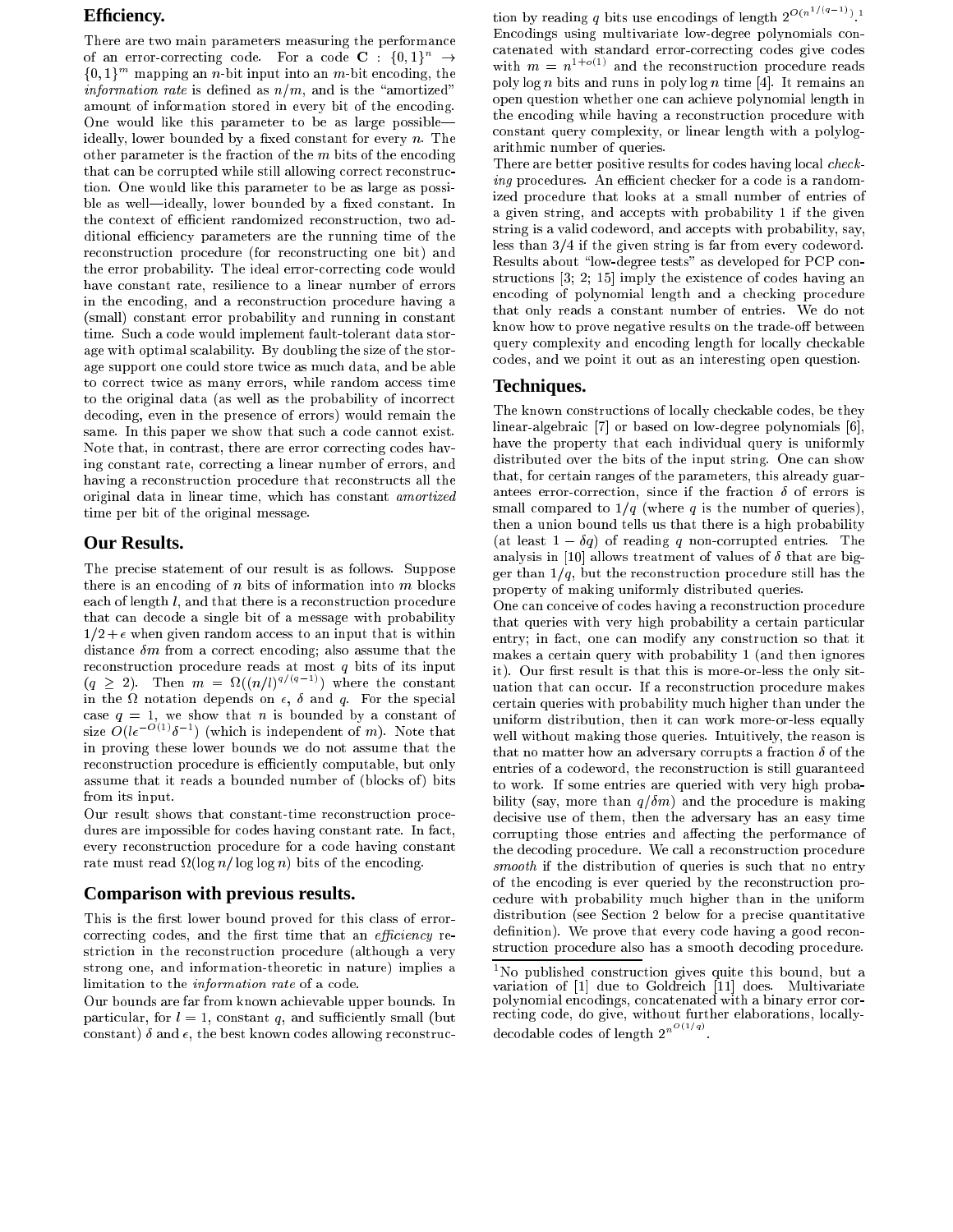This reduction is important because our lower bound uses smoothness in an essential way.

In order to prove our lower bound, we show that for every smooth encoding  $\mathbf{C}$  : {0, 1}  $\rightarrow$  ({0, 1} ) that has a q-query reconstruction procedure, it is possible to find a subset of  $O(m^{(q-1)/q})$  entries of the encoding such that C, restricted to such entries, still encodes a linear amount of ment then implies that  $Im^{(q-1)/q} = \Omega(n)$ , which is our main result. This approach was introduced in [14] to prove a lower bound for private information retrieval. Implementing this idea for smooth en
odings requires some new te
hni
al work. The main intermediate step in our analysis an be des
ribed as follows. Let  $\mathbf{C} : \{0,1\}^n \to (\{0,1\}^n)^m$  be a smooth encoding that has a  $q$ -query reconstruction procedure. For every index *i* in  $\{1, \ldots, n\}$  and *q*-tuple  $(j_1, \ldots, j_q)$  of indices in  $\{1, \ldots, m\}$ , we say that  $(j_1, \ldots, j_q)$  is good for i if the encoding  $\mathbf{C}(x)$ , restricted to the entries  $(j_1, \ldots, j_q)$ , allows prediction of the value of  $x_i$  with probability noticeably bounded away from 1/2 (the probability being taken over a random choice of x in  $\{0,1\}^n$ ). We show that for every i, there are  $\Omega(m)$  *disjoint q*-tuples that are good for *i*. Let  $S$  be a random subset of  $\{1,\ldots,m\}$  of size  $\Theta(m^{\frac{1}{\alpha}})^{-\gamma/\alpha}$ ). We show that on average (over the choice of S) there are  $\Omega(n)$  indices i in  $\{1, \ldots, n\}$  such that there is a q-tuple in S which is good for *i*. In particular, there *is* a set  $S^*$  with this property. If we restrict  $\mathbf{C}(x)$  to the entries in  $S^*$ , we see that we maintain  $\Omega(n)$  bits of information about x.

#### **Organization of the paper.**

In Section 2 we give definitions of locally decodable codes and of odes admitting smooth de
odings, and we prove a redu
tion between the two notions. Our negative results are proved in Se
tion 3. Se
tion 4 dis
usses extensions of our results as well as some open questions.

#### **2. PRELIMINARIES AND DEFINITIONS**

Throughout this paper we use the following notation:  $[m] \equiv$  $\{1, 2, \ldots, m\}$ , the metric  $d(\cdot, \cdot)$  always refers to the Hamming distance between two codewords, and the function  $\mathcal{H}(\cdot)$  is the standard entropy function.

We now present the formal definition of a locally decodable code. The reader will notice that the definitions introduced in this se
tion allow for both adaptive and non-adaptive probabilistic decoding procedures. ¿From here on, however, we restrict ourselves to the non-adaptive case unless explicitly stated otherwise.

**Definition 1** For fixed  $\delta$ ,  $\epsilon$ , and integer q we say that **C** :  $\{0,1\}^n \to \Sigma^m$  is a  $(q, \delta, \epsilon)$  locally decodable code if there exists a probabilistic algorithm A such that:

• For every  $x \in \{0,1\}^n$ , for every  $y \in \Sigma^n$  with  $d(y, \mathbf{C}(x)) \leq \delta m$ , and for every  $i \in [n]$ , we have:

$$
Pr[A(y, i) = x_i] \ge 1/2 + \epsilon,
$$

where the probability is taken over the internal coin tosses of A.

• In every invocation, A reads at most  $q$  indices of  $y$  (in fact, without loss of generality, we can assume that A reads exactly  $q$  indices of  $y$ .

An algorithm A satisfying the above requirements is called a  $(q, \delta, \epsilon)$ -local decoding algorithm for **C**.  $\Box$ 

All known onstru
tions of lo
al de
oding algorithms [6; 10; 7; 16] have the additional feature that indices of the codeword are probed uniformly at random. While one can constru
t arbitrary examples in whi
h this is no longer true (for example, an algorithm whi
h always reads a parti
ular index and ignores the value), it seems natural that those indices which are read very often cannot give much information about the original data. Indeed, in this case, corruption of the bits which are read very often would ruin the success probability of the de
oding algorithm. This idea motivates our definition of *smooth* codes.

**Definition 2** For fixed  $c, \epsilon$ , and integer q we say that **C**:  $\{0, 1\} \rightarrow \Sigma$  is a  $(q, c, \epsilon)$ -smooth code if there exists a probabilistic algorithm A such that:

- For every  $x \in \{0,1\}^n$  and for every  $i \in [n]$ , we have:  $Pr[A(\mathbf{C}(x), i) = x_i] > 1/2 + \epsilon.$
- For every  $i \in [n]$  and  $j \in [m]$ , we have:

 $Pr[A(\cdot, i)$  reads index  $j] \leq c/m$ .

• In every invocation, A reads at most  $q$  indices of  $y$ .

(The probabilities are taken over the internal oin tosses of A.) An algorithm A satisfying the above requirements is called a  $(q, c, \epsilon)$ -smooth decoding algorithm for **C**.  $\Box$ 

Note that unlike a locally decodable code, the decoding proedure for a smooth ode is required to work only for valid odewords of C; it is not required to work for all strings within some radius of valid odewords. Instead, we only require that  $A$  not read any particular index "too often" (in a way made formal by the definition). This is what gives rise to the name *smooth*: the distribution of indices which are read is "smooth" as opposed to being peaked at some parti
ular index or set of indi
es. Note also that in the ase of smooth codes we do not require that A read exactly  $q$ indices of y. In fact, it may be advantageous for an algorithm to sometimes read fewer than  $q$  indices to maintain the smoothness requirement.

As mentioned previously, all known examples of locally decodable codes are smooth (in fact, in known constructions the queries are uniformly distributed; i.e., the odes are  $(q, q, \epsilon)$ -smooth). The following theorem shows that this is always the case.

THEOREM 1. Let  $\mathbf{C}:\{0,1\}^n \rightarrow \Sigma^m$  be a  $(q, \delta, \epsilon)$  locally decodable code. Then C is also a  $(q, q/\delta, \epsilon)$ -smooth code.

PROOF. Let algorithm A be a  $(q, \delta, \epsilon)$ -local decoding algorithm for C. For all  $i \in [n]$ , let  $S_i$  be the set of indices  $j \in [m]$  such that Pr  $[A(\cdot, i)]$  reads index  $j] > q/\delta m$ . Since A reads at most  $q$  indices in every invocation, it is clear that, for all *i*, the number of indices in  $S_i$  can be at most  $\delta m$ . Define algorithm A' as follows:  $A'(\cdot, i)$  runs  $A(\cdot, i)$  in a blackbox manner by reading indi
es from the odeword, as requested by A, and returning their values to A. The only exception is that if A requests to read an index in  $S_i$ , A does not read that index, but instead simply returns 0 to A. We now have:

$$
\Pr\left[A'(\mathbf{C}(x),i)=x_i\right]=\Pr\left[A(\mathbf{C}'(x),i)=x_i\right],\qquad(1)
$$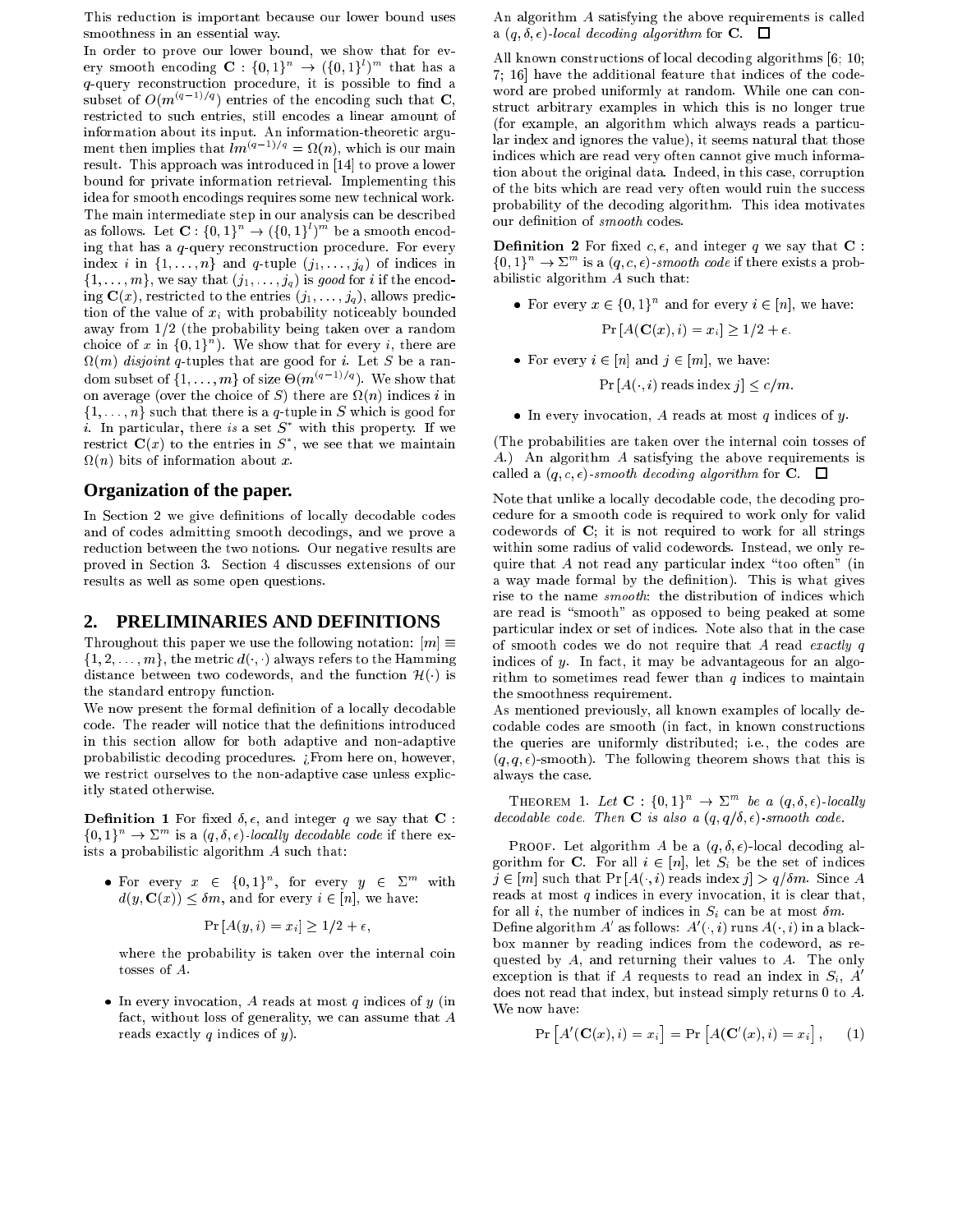where:

$$
\mathbf{C}'(x)_j = \begin{cases} 0 & \text{if } j \in S_i \\ \mathbf{C}(x)_j & \text{otherwise} \end{cases}.
$$

Since the size of  $S_i$  is at most  $\delta m,$  we have  $d(\mathbf{C}(x),\mathbf{C}'(x))\leq 0$  $\delta m$ . Because A is a  $(q, \delta, \epsilon)$ -local decoding algorithm, the probability on the right side of (1) is at least  $1/2 + \epsilon$ . A' is therefore a  $(q, q/\delta, \epsilon)$ -smooth decoding algorithm for **C**, and the theorem follows.  $\square$ 

#### **3. MAIN RESULTS**

We now turn to proving lower bounds on the length of locally de
odable odes.

We begin with a theorem in Section 3.1 which relates certain information-theoretic concepts to lower bounds for encoding length. We will appeal to this result often in the sections which follow. In Section 3.2 we consider local decoding algorithms whi
h read only one index of the odeword (i.e.,  $q = 1$ ). In this case, we work directly with the definition of C as a locally decodable code and show that such codes annot exist when the length of the input string is too large (see below for an exact statement of results). In Section 3.3 we turn to the case of  $q > 1$ . Here, we find it more convenient to view <sup>C</sup> as a smooth ode. We show a super-linear lower bound for the length of an encoding in this case.

It is interesting to note that an application of the approach from Section 3.3 to the case  $q = 1$  also gives an absolute upper bound on the length of the input string. However, the bound is not as tight as that given in Section 3.2 using a different approach.

#### **3.1 Information Theory**

Our bounds on locally decodable codes are all obtained via information-theoreti arguments. Therefore, although the following result is a straightforward application of information theory, we single it out be
ause we will refer to it often in the remainder of the paper.

THEOREM 2. Let  $\mathbf{C} : \{0,1\}^n \to R$  be a function. Assume there is an algorithm A such that:

$$
\forall i \in [n], \Pr_x [A(\mathbf{C}(x), i) = x_i] \ge 1/2 + \epsilon.
$$

(Where the notation  $Pr_x[$  ] indicates that the probability is taken over the random coins of  $A$  as well as over all strings x.) Then  $\log |R| \geq (1 - \mathcal{H}(1/2 + \epsilon))n$ .

PROOF. Let  $I(x; \mathbf{C}(x))$  be the mutual information between x and  $\mathbf{C}(x)$ . Then:

$$
I(x; \mathbf{C}(x)) \leq \mathcal{H}(\mathbf{C}(x)) \leq \log |R|.
$$

But we also have:

$$
I(x; \mathbf{C}(x)) = \mathcal{H}(x) - \mathcal{H}(x|\mathbf{C}(x))
$$
  
\n
$$
\geq \mathcal{H}(x) - \sum_{i} \mathcal{H}(x_i|\mathbf{C}(x))
$$
  
\n
$$
\geq (1 - \mathcal{H}(1/2 + \epsilon))n.
$$

Combining these results gives the stated theorem.  $\Box$ 

## **3.2 Impossibility Result for**  $q = 1$

We begin with a particularly strong result for the case  $q = 1$ : fix  $\epsilon$ ,  $\delta$ , and encoding alphabet  $\Sigma$ . Then there is a constant upper bound on the length of the data which can be encoded by a  $(1, \delta, \epsilon)$ -locally decodable code. The result is independent of the code length-even when the codeword is exponentially longer than the input, such codes cannot be constructed. The intuition is as follows: given such a code, there must be some index of the codewords which contains information about a constant fraction of the bits of the original data. But appli
ation of Theorem 2 shows that this cannot occur when the input is too long. Stated another way, the Theorem shows that there exist no families of  $(1, \delta, \epsilon)$ -locally decodable codes.

THEOREM 3. Let  $\mathbf{C}:\{0,1\}^n \rightarrow \Sigma^m$  be a  $(1,\delta,\epsilon)$  locally decodable code. Then:

$$
n \le \frac{\log |\Sigma|}{\delta(1 - \mathcal{H}(1/2 + \epsilon))}.
$$

PROOF. For  $i \in [n], j \in [m]$ , say that j is  $\epsilon$  good for i if:

$$
Pr_x[A(\mathbf{C}(x), i) = x_i | A(\cdot, i) \text{ reads } j] \ge 1/2 + \epsilon.
$$

Fix  $i \in [n]$ . By definition of a locally decodable code, we have:

$$
\sum_{j\in [m]} \Pr_x[A(\mathbf{C}(x), i) = x_i \,|\, A(\cdot, i) \text{ reads } j] \Pr\left[A(\cdot, i) \text{ reads } j\right]
$$

$$
= \Pr_x [A(\mathbf{C}(x), i) = x_i]
$$
  
 
$$
\geq 1/2 + \epsilon.
$$

But then there must exist some index  $j_1$  such that:

 $Pr_x[A(\mathbf{C}(x), i) = x_i | A(\cdot, i) \text{ reads } j_1] \geq 1/2 + \epsilon.$ 

In other words,  $j_1$  is good for i.

Denote by  $\Delta_{j_1, j_2, \dots} \in \Sigma^m$  a "perturbation" vector which is zero in all positions except  $j_1, j_2, \ldots$ , where it takes on value(s) randomly chosen from  $\Sigma$ . Vector  $\mathbf{C}(x) \oplus \Delta_{j_1, j_2, \ldots}$ (where  $\oplus$  denotes addition in the appropriate field) is then identical to  $\mathbf{C}(x)$  on every index except for  $j_1, j_2, \ldots$ , where it takes on all value(s) with equal probability. Since locally decodable codes are tolerant of errors in fewer than  $\delta m$  positions, we have:

$$
\sum_{j \in [m]} \Pr_x[A(\mathbf{C}(x) \oplus \Delta_{j_1}, i) = x_i | A(\cdot, i) \text{ reads } j] \Pr[A(\cdot, i) \text{ reads } j]
$$

 $\geq 1/2 + \epsilon$ ,

where the probability is now taken over all coin tosses of A, all strings x, and all (random) vectors  $\Delta_{j_1}$ . Again, this implies that there exists some index  $j_2$  such that:

$$
\Pr_x\left[A(\mathbf{C}(x) \oplus \Delta_{j_1}, i) = x_i \,|\, A(\cdot, i) \text{ reads } j_2\right] \ge 1/2 + \epsilon.
$$

Note that we must have  $j_2 \neq j_1$ ; this is so because the value at index  $j_1$  of the codeword given as input to  $A$  is random and independent of the underlying data word  $x$ . Since the algorithm A does not know what is lo
ated in positions of the odeword other than the one it reads, we have:

$$
Pr_x[A(\mathbf{C}(x), i) = x_i | A(\cdot, i) \text{ reads } j_2] \ge 1/2 + \epsilon.
$$

Or, in other words,  $j_2$  is good for i. Repeating this argument, we see that:

$$
\sum_{j \in [m]} \Pr_x[A(\mathbf{C}(x) \oplus \Delta_{j_1, j_2}, i) = x_i | A(\cdot, i) \text{ reads } j] \Pr[A(\cdot, i) \text{ reads } j]
$$

$$
\geq 1/2 + \epsilon.
$$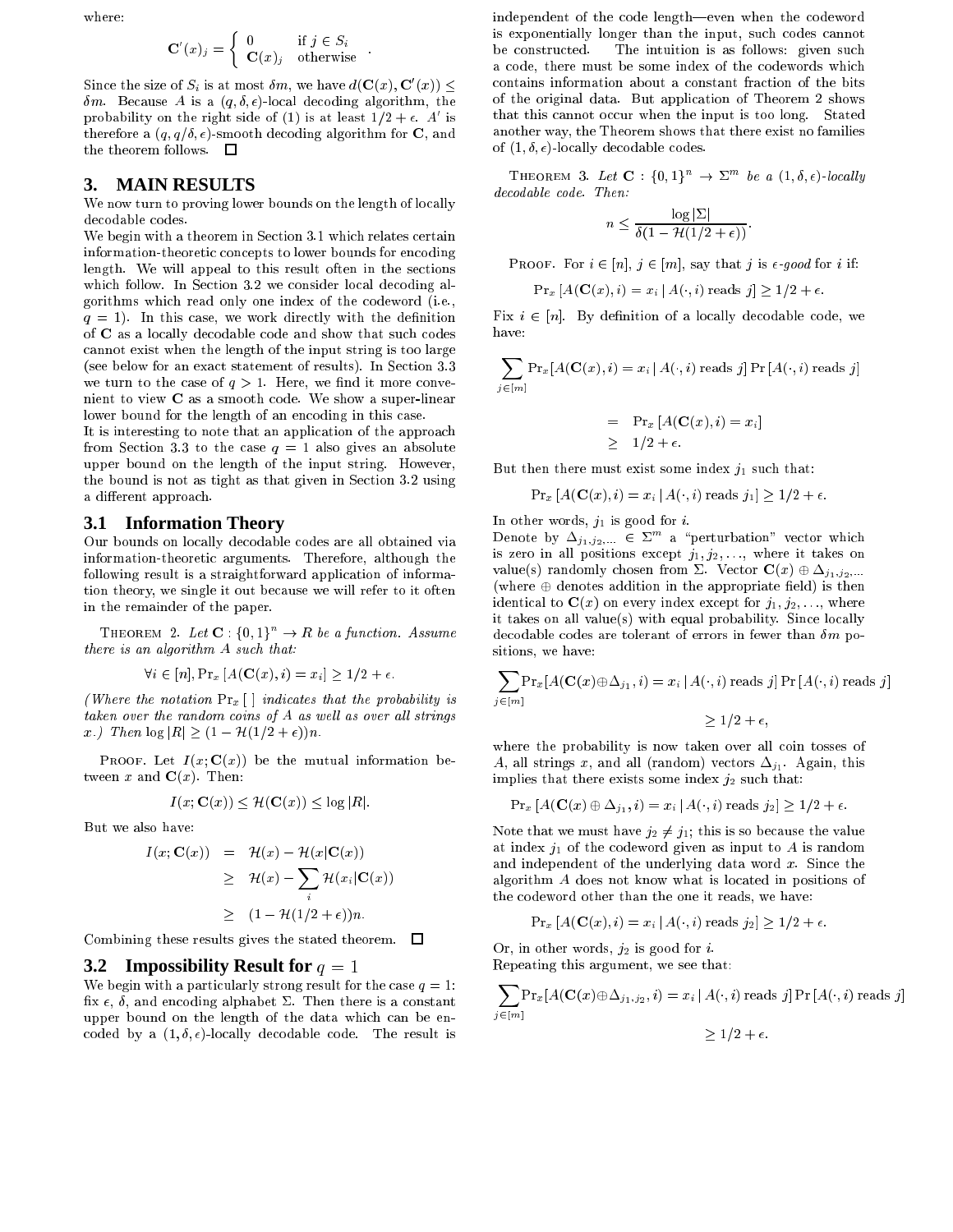Therefore, there exists an index  $j_3$  such that:

$$
\Pr_x \left[ A(\mathbf{C}(x) \oplus \Delta_{j_1, j_2}, i) = x_i \, | \, A(\cdot, i) \text{ reads } j_3 \right]
$$
  
\n
$$
\geq 1/2 + \epsilon,
$$

so that  $j_3$  is good for i with  $j_3 \neq j_1, j_2$ .

Since the code is tolerant of errors in up to  $\delta m$  positions, continuing in this manner shows that there is a set  $J_i$  of  $\delta m$ distinct indices, such that  $j \in J_i$  implies j is good for i. But remember that this was for a fixed, arbitrary value  $i$ . Thus, for all  $i \in [n]$  we have a set  $J_i$ ,  $|J_i| \geq \delta m$  such that  $j \in J_i$ implies  $j$  is good for  $i$ .

By the pigeonhole principle, there must exist some  $j^* \in [m]$ which is good for  $\delta n$  indices  $i_1, \ldots, i_{\delta n} \in [n]$ . Theorem 2 then shows that we must have  $\log |\Sigma| \geq (1 - \mathcal{H}(1/2 + \epsilon)) \delta n$ . This gives the stated result.  $\Box$ 

#### **3.3** Lower Bounds for  $q > 1$

In this section we prove lower bounds for locally decodable codes with  $q > 1$ . As mentioned previously, we find it convenient to work with, and to prove lower bounds for, the class of smooth codes. Recalling the earlier relationship between smooth odes and lo
ally de
odable odes as outlined in Theorem 1, we use this result to obtain our desired lower bound.

We seek to replicate the idea underlying the proof of Theorem 3. There, we sought a single index  $j^*$  which was good for a constant fraction of the indices of the data; that is, which gave information about a onstant fra
tion of the input bits. Now we seek a subset  $S^\ast$  of the indices of the codeword such that knowledge of the values of all the indices in  $S^*$  gives information about a constant fraction of the input bits. Once we find such a subset, we apply Theorem 2 to obtain a lower bound on the length of the input.

Let  $\mathbf{C}$  :  $\{0,1\}^n \rightarrow \Sigma^n$  be a  $(q, c, \epsilon)$ -smooth code and let algorithm A be a  $(q, c, \epsilon)$ -smooth decoding algorithm for C. Let  $s \subseteq [m]$ . We say that a given invocation of A reads s if the set of indices which A reads in that invocation is exactly equal to the set s. Since A is restricted to read at most  $q$ indices in any invocation, we must have  $|s| \leq q$  for any s which is read by  $A$  in some invocation. Analogous to the definition above, we say that s is  $\epsilon$ -good for i (where  $|s| \leq q$ )  $if.$ 

$$
Pr[A(\mathbf{C}(x), i) = x_i | A \text{ reads } s] \ge 1/2 + \epsilon.
$$

For all  $i \in [n]$ , define the hypergraph  $H_i$  as follows:  $H_i$  contains m vertices labeled by elements of  $[m]$ . The hyperedges of  $H_i$ , denoted  $E_i$ , are defined by:

$$
E_i = \{ e \subseteq [m] \mid e \text{ is } \frac{\epsilon}{2} \text{-good for } i \}
$$

–

We say A reads from  $E_i$  (for brevity, A reads  $E_i$ ) if A reads e and  $e \in E_i$ . Recall some standard terminology for hypergraphs: a matching in a hypergraph  $H$  with hyperedges  $E$  is defined as a set  $M \subseteq E$  of hyperedges such that the intersection of any pair of (distin
t) hyperedges in M is empty. A vertex cover for a hypergraph  $H$  is a set  $V$  of vertices such that every hyperedge in the set of hyperedges  $E$  contains at least one element of  $V$ . A standard result is that in a hypergraph whose hyperedges contain at most  $q$  vertices, if the size of the minimum vertex cover is at least  $|V|$ , then there is a matching of size at least  $|V|/q$ . With this in mind we now state the following lemma:

LEMMA 4. Let  $\bf C$  be a  $(q,c,\epsilon)$ -smooth code and  $\{H_i\}_{i=1}^n$ be the asso
iated set of hypergraphs as des
ribed above. For all i,  $H_i$  has a matching  $M_i$  of size at least  $\epsilon m/cq$ .

PROOF. Using the definition of a smooth code, we have:

$$
1/2+\epsilon
$$

 $\leq \Pr_x[A(\mathbf{C}(x), i) = x_i | A(\cdot, i) \text{ reads } E_i] \Pr[A(\cdot, i) \text{ reads } E_i]$  $+ \ \Pr_x[A(\mathbf{C}(x), i) = x_i | A(\cdot, i) \operatorname{reads} \, E_i^c] \Pr\left[A(\cdot, i) \operatorname{reads} \, E_i^c\right]$  $\langle \text{Pr}[A(\cdot, i) \text{ reads } E_i] \rangle$  $+ (1/2 + \epsilon/2)(1 - \Pr[A(\cdot, i) \text{ reads } E_i]),$ 

where the second term of the inequality comes from the definition of the set of hyperedges  $E_i$ . This, in turn, implies that Pr  $[A(\cdot, i)$  reads from  $E_i] > \epsilon$ .

We associate with each hyperedge  $e \in E_i$  the number  $P_e$ which is defined as the probability that  $A(\cdot, i)$  reads e. Using this notation, we have  $\sum_{e \in E_i} P_e > \epsilon$ . Furthermore, since the code **C** is  $(q, c, \epsilon)$ -smooth, for every  $j \in [m]$  we have  $e\in E_i|_{j\in e}$   $P_e \leq c/m$ .

Let V be a vertex cover for  $H_i$ . Since for all  $e \in E_i$  we have  $e \cap V \neq \emptyset$  (by definition of a vertex cover), it follows from the previous statements that  $\sum_{e\in E_i}\sum_{|e\cap V\neq\emptyset} P_e > \epsilon$ . Then:

$$
\epsilon \quad < \sum_{e \in E_i \mid e \cap V \neq \emptyset} P_e \leq \sum_{j \in V} \sum_{e \in E_i \mid j \in e} P_e \leq |V| c/m,
$$

which implies that the minimum vertex cover for  $H_i$  has size at least  $\epsilon m/c$ . This means that  $H_i$  has a matching of size at least  $\epsilon m/cq$ .  $\Box$ 

Before stating our main result, we first state a technical lemma. Recall that  $M_i$  is a matching in  $H_i$ . The following lemma provides a bound on the number of verti
es whi
h must be chosen at random from  $H_i$  in order to have a constant probability of covering at least one hyperedge in  $M_i$ . More precisely, form a (multi)set S by choosing  $|S|$  elements of the vertices of  $H_i$  at random, with replacement. Say that S hits  $M_i$  if there exists a subset  $s \subseteq S$  such that  $s \in M_i$ .

LEMMA 5. Let  $H$  be a hypergraph on  $m$  vertices whose hyperedges all contain q or fewer vertices. Let H have a matching M of size  $\gamma m$  ( $\gamma < 1/q$ ). There exists  $t = \Theta(\gamma^{-\frac{1}{q}} m^{\frac{1}{q}})$ <br>such that for a collection S of size  $|S| = t$  of randomly selected vertices of H:

$$
Pr[S \; hits \; M] > 3/4.
$$

**PROOF.** The worst case occurs when H is q-uniform; that is, each hyperedge in  $H$  (and hence in  $M$ ) has exactly q vertices. This is because we can form a new matching  $M'$ by adding vertices to all those hyperedges in  $M$  containing fewer than q vertices (this can be done while maintaining a matching because we have  $\gamma < 1/q$ . The required probability is therefore lower bounded by the probability in the setting where  $H$  is  $q$ -uniform.

Let  $S = \{v_1, \ldots, v_t\}$  be a collection of randomly chosen vertices of H. Let a be a q-element subset of  $[t]$ . Define the random variable  $Y_a$  as:

$$
Y_a = \left\{ \begin{array}{ll} 1 & \text{if } \{v_{a_1}, \ldots, v_{a_q}\} \in M \\ 0 & \text{otherwise} \end{array} \right.,
$$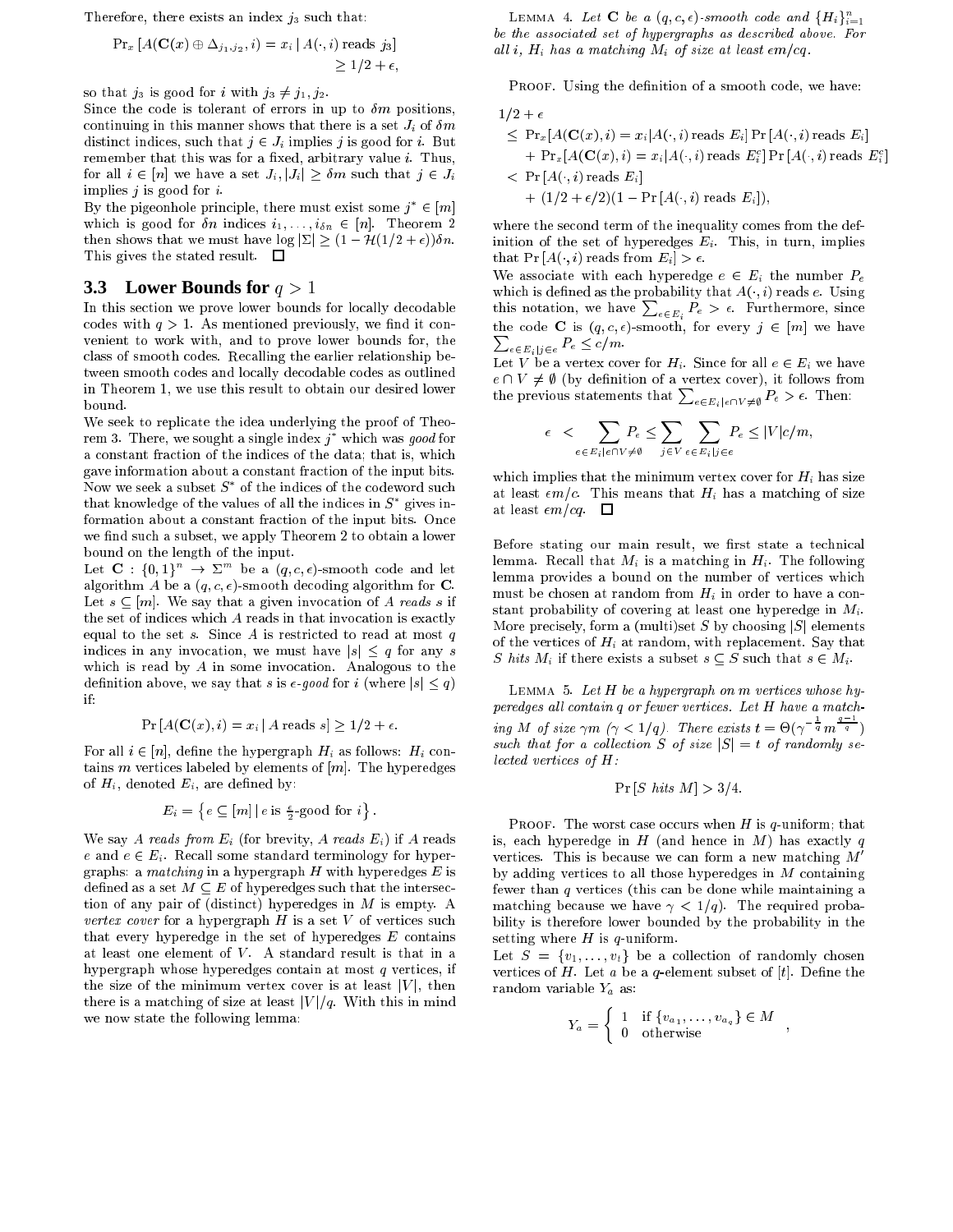and furthermore define the random variable  $Y$  as the sum of the  $Y_a$  over all q-element subsets of [t]. According to this formulation, the quantity of interest can be expressed as:

$$
Pr[S \text{ hits } M] = Pr[Y \neq 0].
$$

We bound this probability by bounding the expectation and variance of  $Y$ . Since elements of  $S$  are chosen with replacement, all  $Y_a$  have the same distribution; thus:

$$
E[Y] = {t \choose q} \cdot E[Y_a] = {t \choose q} \frac{|M|}{m^q/q!} = \frac{\gamma m {t \choose q} q!}{m^q}.
$$

Consider the auxiliary random variables  $Z_a = Y_a - E[Y_a]$ . The variance of  $Y$  can be calculated as:

$$
\operatorname{Var}[Y] = \mathbb{E}\left[\left(\sum_{a} Z_a\right)^2\right]
$$

$$
= \sum_{a} \mathbb{E}\left[Z_a^2\right] + \sum_{a, a' \mid a \neq a'} \mathbb{E}\left[Z_a Z_{a'}\right]. \tag{2}
$$

The first term of  $(2)$  can be bounded as follows:

$$
\begin{aligned} \mathbf{E}\left[Z_a^2\right] &= \text{Var}[Y_a] &= \mathbf{E}\left[Y_a^2\right] - \mathbf{E}^2[Y_a] \\ &< \mathbf{E}\left[Y_a^2\right] \\ &= \mathbf{E}[Y_a] = \frac{|M|q!}{m^q} = \frac{\gamma m q!}{m^q}. \end{aligned}
$$

As for the second term of (2), note that if  $a \cap a' = \emptyset$ , then  $Z_a$ and  $Z_{a'}$  are independent, so that  $E[Z_a Z_{a'}] = E[Z_a] E[Z_{a'}] =$ u. On the other hand, if the intersection of  $a$  and  $a$  is nonempty, since  $M$  is a matching we cannot have both  ${v_{a_1}, \ldots, v_{a_q}}$ ,  ${v_{a'_1}, \ldots, v_{a'_q}} \in M$ , and therefore  $E[Y_aY_{a'}]=$ 0. Thus:

$$
E[Z_a Z_{a'}] = E[Y_a Y_{a'}] - E[Y_a] E[Y_{a'}]
$$
  

$$
< E[Y_a Y_{a'}] - 0 = 0.
$$

Putting everything together, we see that:

$$
\mathrm{Var}[Y] < \frac{\gamma m\binom{t}{q}q!}{m^q}.
$$

Using Chebyshev's inequality gives:

$$
\Pr[Y = 0] \leq \Pr[|Y - E[Y]| \geq E[Y]]
$$
  
\n
$$
\leq \operatorname{Var}[Y]/E^{2}[Y]
$$
  
\n
$$
< \frac{m^{q}}{\gamma m {t \choose q} q!},
$$

which is bounded above by 1/4 for  $t = \Theta(\gamma^{-\frac{1}{q}} m^{\frac{1}{q}})$ .

Using the previously developed lemmas, we are now able to state and prove our main result:

THEOREM 6. Let  $\mathbf{C} : \{0,1\}^n \to \Sigma^m$  be a  $(q, \delta, \epsilon)$ -locally decodable code. Then:

$$
m \ge (\epsilon \delta / q^2)^{\frac{1}{q-1}} \left( \frac{3n(1 - \mathcal{H}(1/2 + \epsilon))}{4 \log |\Sigma|} \right)^{\frac{q}{q-1}}
$$

PROOF. Theorem 1 shows that C is  $(q, q/\delta, \epsilon)$ -smooth. Lemma 4 and the discussion which precedes it show that, for each  $i \in [n]$ , there exists a set  $M_i$  of *disjoint q*-or-fewertuples of  $[m]$  such that:

• For all  $e \in M_i$ ,

$$
Pr_x[A(\mathbf{C}(x), i) = x_i | A \operatorname{reads} e] \ge 1/2 + \epsilon/2.
$$

• The size of  $M_i$  is at least  $\epsilon \delta m/q^2$ .

Recall that we consider each set  $M_i$  as a matching in a hypergraph with m verti
es. Lemma 5 shows the existen
e of some set  $S^*$  of size  $t = \Theta((\epsilon \delta/q^2)^{-\frac{1}{q}} m^{\frac{1}{q}})$  such that for  $3n/4$  indices  $i_1, \ldots, i_{3n/4} \in [n], S^*$  hits each of  $M_{i_1}, \ldots, M_{i_{3n/4}}$ . Restated, this means that reading from codeword  $C(x)$  these t elements (which are elements of  $\Sigma$ ) gives information about  $3n/4$  bits of the original data. Theorem 2 then shows that  $t \log |\Sigma| \geq \frac{3n(1+2)(1+2+1)}{4}$ , and this gives the result stated in the Theorem.  $\Box$ 

## **4. EXTENSIONS AND OPEN QUESTIONS**

We briefly point out some extensions and further applications of our results.

#### **Adaptive versus non-adaptive queries.**

One open question concerns lower bounds for locally decodable/smooth odes when the de
oding pro
edure is allowed to make adaptive queries (for the case  $q \ge 2$ ). We see no fundamental reason why the lower bounds given above should not hold, but the given proof fails in the onsideration of the adaptive case. We note, however, that any adaptive  $(q, \delta, \epsilon)$ local decoding algorithm A can be converted into a nonadaptive (  $\frac{\Sigma |X| - 1}{\Sigma |X| - 1}$ ,  $\delta$ ,  $\epsilon$ )-decoding algorithm  $A'$  for the same code: simply have  $A'$  toss the same coins as A, and then have A' make all possible queries depending on the  $|\Sigma|^{q-1}$ possible values of the first  $q-1$  queries. Similarly, an adaptive  $(q, \delta, \epsilon)$ -local decoding algorithm A can be converted into a non-adaptive  $(q, \delta, \epsilon/|\Sigma|^{q-1})$ -local decoding algorithm  $A'$  by having  $A'$  "guess" the values of the codeword in the first  $q-1$  indices queried and submitting a set of queries based upon this guess. If  $A'$  guesses correctly, the decoding procedure works with probability  $1/2 + \epsilon$ ; otherwise, A' outputs a random bit whi
h is orre
t with probability 1/2. Better redu
tions, whi
h would imply better lower bounds, should be possible.

#### **Smooth encodings versus locally-decodable encodings.**

As the counterpart to Theorem 1, we note that the converse to the theorem also holds. That is, any  $(q, c, \epsilon)$ -smooth decoding algorithm can be used as a  $(q, \delta, \epsilon - c\delta)$ -local decoding algorithm (sin
e the probability of reading from only non corrupted entries is at least  $(1 - c\delta)$ . Again, perhaps a better redu
tion is possible.

## **Smooth encodings and PIR.**

It is interesting to note that the arguments presented in Section 3.3 above indicate that any  $(q, c, \epsilon)$ -smooth decoding algorithm A (with  $c > q$ ) can be converted into a  $(q, q, \epsilon^2/2c)$ smooth decoding algorithm  $A'$  where the queries made by  $A'$ have uniform distribution. The construction uses the matchings  $M_i$  shown to exist by Lemma 4; additional hyperedges are formed with the remaining vertices (while maintaining a matching) in an arbitrary fashion to form  $M_i'$ .  $A'(\cdot, i)$  simply picks a hyperedge at random from  $M_i$ ; with probability  $\epsilon/c$  the hyperedge is good for i and the success probability